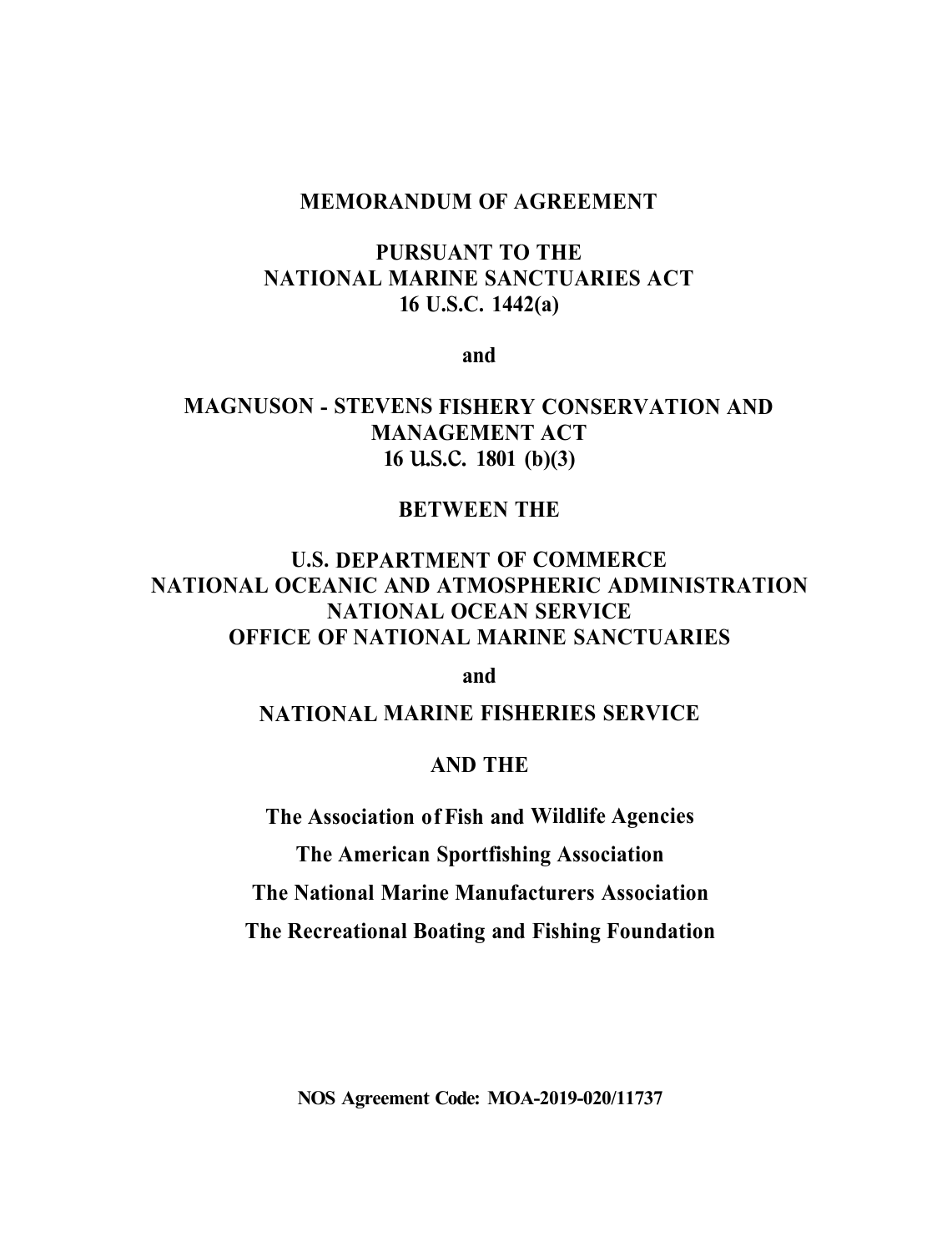# **I. PARTIES AND PURPOSE**

A. This Memorandum of Agreement (Agreement) is between the U.S. Department of Commerce (DOC), National Oceanic and Atmospheric Administration (NOAA), National Ocean Service (NOS), Office of National Marine Sanctuaries (ONMS), the U.S. Department of Commerce (DOC), National Oceanic and Atmospheric Administration (NOAA), National Marine Fisheries Service (NMFS) (collectively referred to as NOAA), and the Association of Fish and Wildlife Agencies (AFW A), the American Sportfishing Association (ASA), the National Marine Manufacturers Association (NMMA), and the Recreational Boating and Fishing Foundation (RBFF) ( collectively referred to as the "Private Organizations").

### The *Private Organizations*

- 1. AFW A is an association of the National and State/Province/Commonwealth agencies of the United States and Canada who have management and protection responsibility for fish and wildlife resources in their respective jurisdictions. Its mission is conservation, protection, and management of wildlife and related natural resources.
- 2. ASA is a nonprofit trade association whose members include fishing tackle manufacturers, boat builders, state fish and wildlife agencies, angler organizations, sportfishing retailers, and the outdoor media. For over 85 years, ASA and its predecessor organizations have promoted the conservation of fishery resources and environmental measures that improve the aquatic environment, in order to ensure the enjoyment of healthy fisheries by America's anglers.
- 3. NMMA is the nation's leading trade association representing boat, marine engine and accessory manufacturers. NMMA members manufacture an estimated 80% of marine products used in North America.
- 4. RBFF is a nonprofit organization whose mission is to increase participation in recreational angling and boating and thereby increase public awareness and appreciation of the need for protecting, conserving and restoring this nation's aquatic natural resources. RBFF has identified a goal of reaching 60 million annual recreational fishing participants in the United States by the end of the next 60 months (60 in 60), with a target date of 12/31/2021 as measured in the Special Report on Fishing to be issued in 2022.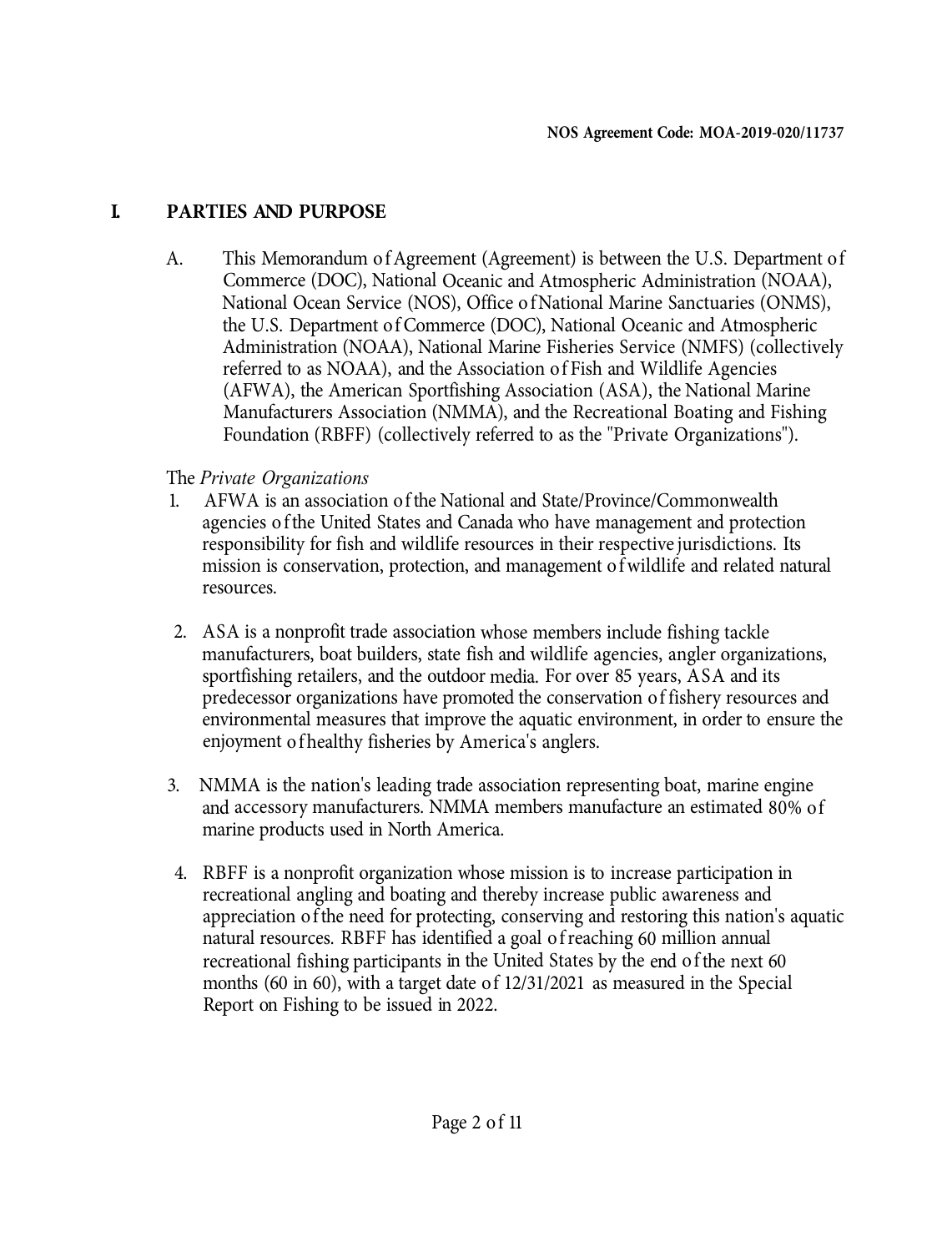- $B<sub>1</sub>$ The purpose of this MOA is to develop and expand a framework of cooperation among the participating parties (Parties) for planning and implementing mutually beneficial projects and activities to promote sustainable recreational fishing and boating conducted within federal marine waters, including national marine sanctuaries. These activities and projects will complement the respective missions of the Parties and serve the mutual interests of the Parties and the public.
- $C_{\cdot}$ The objectives of this MOA include:
	- 1. Facilitating coordinated development of programs aimed at engaging the recreational boating and fishing community and joint planning and implementation of mutually beneficial programs, projects, communication, outreach, and activities.
	- 2. Increasing opportunities for children, youth and families to learn about, recreate and explore the natural world in and on our public marine waters.
	- 3. Establishing mechanism for the parties to work together on issues of common interest and upon which they can jointly plan and carry out mutually beneficial programs, projects, communication, outreach, and activities.
	- 4. The outcomes of this effort may include increased angler recruitment, retention and reactivation (R3) by providing, improved quality of living marine aquatic and riparian resources, improved recreational fishing experiences, and increased educational programs for sustainable recreational fishing and fisheries.

#### II. **BACKGROUND**

Parties to this MOA share many common goals, including, *inter alia*: ensuring broad, sustainable, and enduring public access to federally managed waters and natural resources, including the system of national marine sanctuaries; and, actively and constructively engaging the public in conservation, stewardship, resilience, and the management of fish, wildlife, plants, and other natural resources. This MOA is intended to further the goals and missions of the Parties by setting forth the general terms and conditions under which the Parties may engage in cooperative programs, projects, outreach, and other activities of mutual benefit and interest. It serves as an instrument to more effectively carry out the responsibilities and objectives associated with these identified areas. Such areas include engagement with the American public on sustainable recreational fishing and boating opportunities.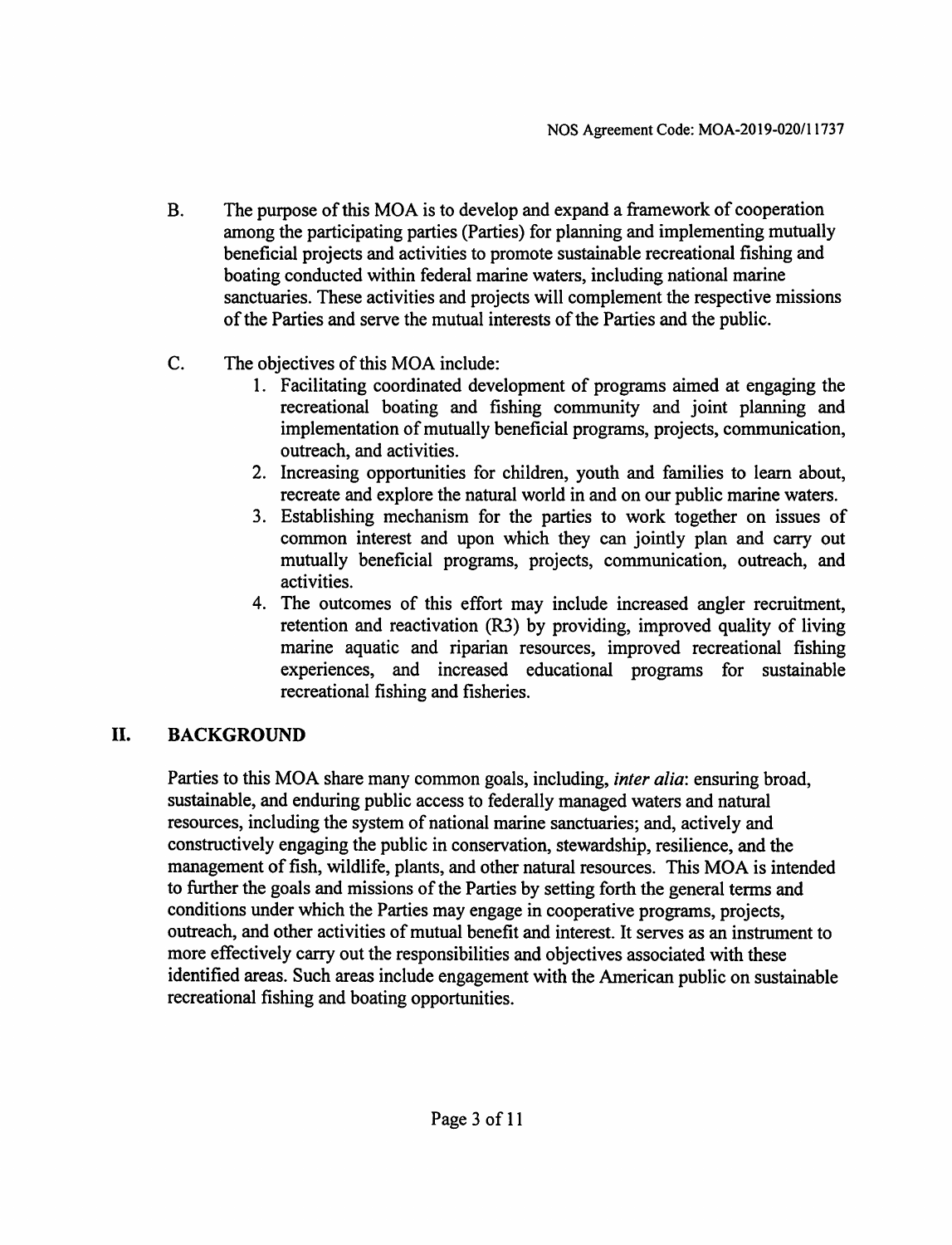#### III. **AUTHORITIES**

A. The legal authority for the ONMS to enter into this Agreement is the National Marine Sanctuaries Act (NMSA), 16 U.S.C. 1442 (a), which allows the Secretary of Commerce to enter into cooperative agreements, contracts, or other agreements with, or make grants to, States, local governments, regional agencies, interstate agencies, or other persons to carry out the purposes and policies of the NMSA.

B. The programmatic authority for the National Marine Sanctuary System to enter into this Agreement is the NMSA, 16 U.S.C. 1431 et seq, which includes among its Purposes and Policies:

- 1. 16 U.S.C. 1431(b)(2) to provide authority for comprehensive and coordinated conservation and management of these marine areas, and activities affecting them, in a manner which complements existing regulatory authorities;
- 2. 16 U.S.C. 1431(b)(3) to maintain the natural biological communities in the national marine sanctuaries, and to protect, and, where appropriate, restore and enhance natural habitats, populations, and ecological processes;
- 3. 16 U.S.C. 1431(b)(4) to enhance public awareness, understanding, appreciation, and wise and sustainable use of the marine environment, and the natural, historical, cultural, and archaeological resources of the National Marine Sanctuary System:
- 4. 16 U.S.C. 1431(b)(6) to facilitate to the extent compatible with the primary objective of resource protection, all public and private uses of the resources of these marine areas not prohibited pursuant to other authorities;
- $C_{\cdot}$ The programmatic authority for the National Marine Fisheries Service to enter into this Agreement is the Magnuson-Stevens Fishery Conservation and Management Act, 16 U.S.C. 1801 (b)(3).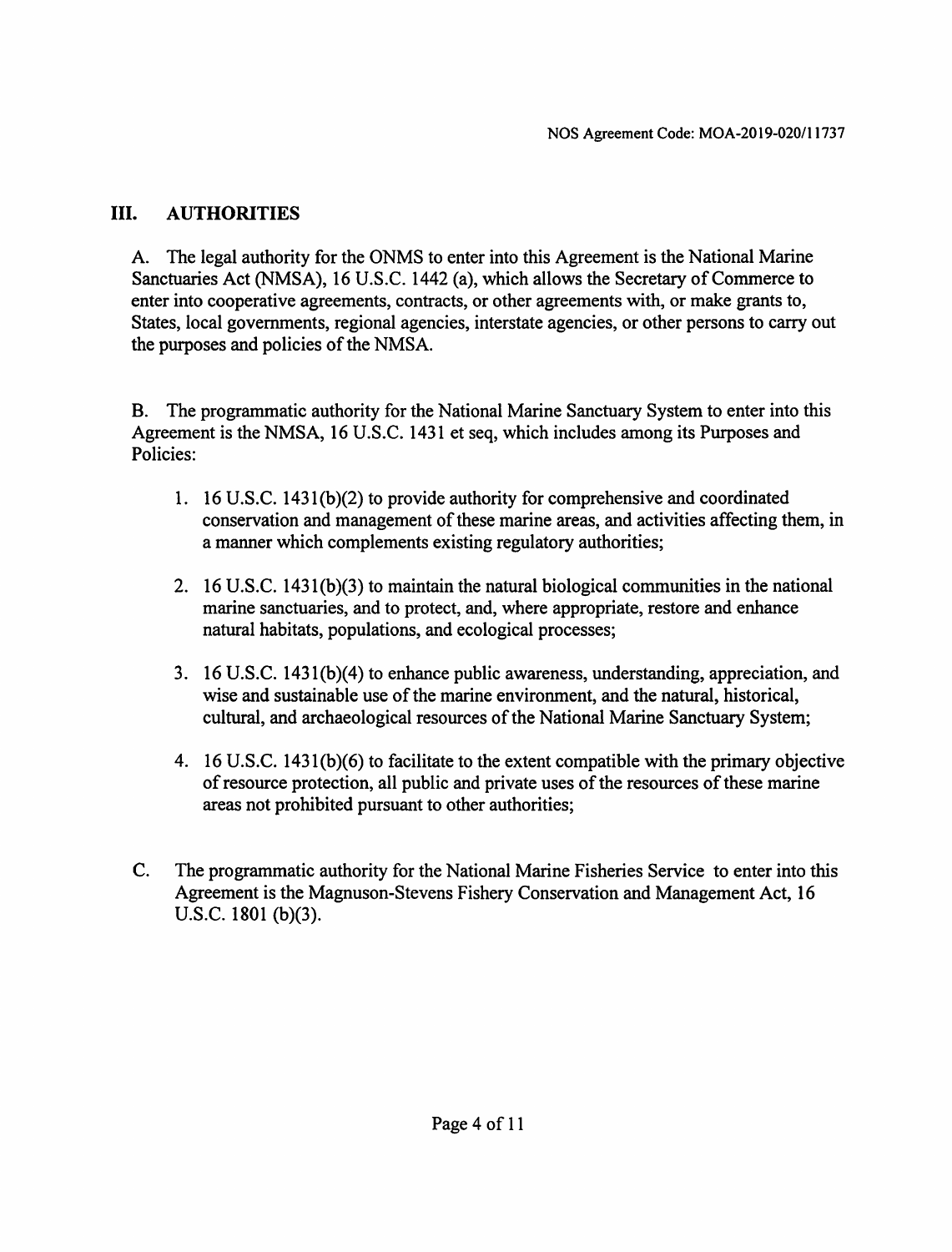#### IV. **TERMS AND CONDITIONS**

#### NOAA will: A.

- $1<sub>1</sub>$ Identify a contact in both the ONMS and the NMFS to serve as liaisons between the Private Organizations and NOAA for collection and dissemination of information regarding issues related to sustainable boating and fishing activities on federal marine waters and throughout the National Marine Sanctuary System under that Agency's jurisdiction.
- $2.$ Ensure that the NOAA Liaisons will:

a. Work with the Private Organizations to facilitate appropriate collaborative and compatible opportunities, including but not limited to access and safety improvement projects, habitat projects, administrative studies and educational and outreach programs.

b. Strive to facilitate understanding and communication among NOAA, the Private Organizations, boating and fishing enthusiasts, and the public.

c. Assist in addressing national issues and facilitate cooperative relationships between regional and national ONMS and NMFS staff and the Private Organizations to promote sustainable boating and fishing on federal marine waters and in ONMS managed waters.

d. Meet with MOA parties regularly, and at least yearly, to advance the purpose and activities of the MOA.

- $3<sub>1</sub>$ Share information about this MOA with regional and national ONMS and NMFS staff, and encourage collaboration with the Private Organizations in the development of mutually beneficial projects and educational activities.
- $\overline{4}$ . Where appropriate and feasible, assist in the development of and make available to the public and the Private Organizations, and or for joint NOAA-Private Organization activities, interpretive and educational materials regarding sustainable boating and fishing including information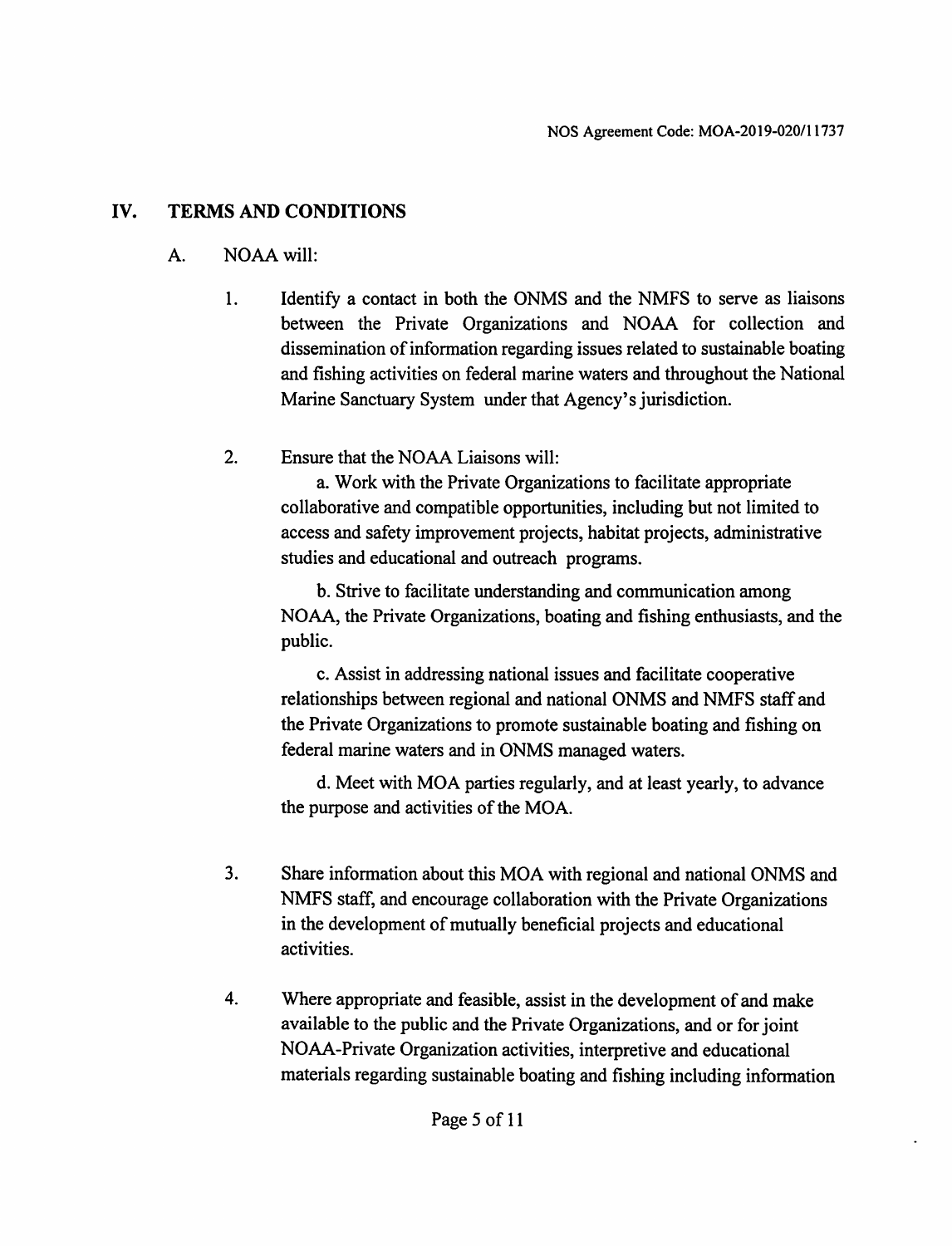regarding water safety/visitor safety, responsible use of the public natural resources, and, including and preventing the spread of aquatic invasive species.

- 5. Assist in the identification of areas where awareness and access are perceived to be inadequate for sustainable boating and fishing opportunities, consider potential solutions to improve awareness of and access to those areas or alternative areas, and work with the Private Organizations to improve awareness of and access to those areas where appropriate.
- 6. Where identified, explore cooperative projects to address needed improvements to sustainable boating and fishing opportunities with the Private Organizations.

### **Additionally NOAA will:**

- 1. Provide publicly available information to the Private Organizations on sustainable and responsible recreational boating and fishing issues pertaining to NOAA administered programs.
- 2. Advise the Private Organizations of opportunities to participate in outdoor recreation and education program activities and events, such as Get In Your Sanctuary Days, World Oceans Day, Coastal Cleanup Day and Great Outdoors Month.
- 3. Facilitate the expansion of opportunities for sustainable recreational boating and fishing educational activities and collaborate, where appropriate, with the Private Organizations to develop jointly supported programs that may improve access to NOAA managed marine waters and create meaningful outdoor experiences for diverse audiences.
- 4. Provide information to the Private Organizations about youth engagement, employment opportunities, and education to engage youth with the outdoors.
- 5. Promote the partnership through agency communications to employees and partners and recognizing successful projects.
- 6. Designate representatives to participate in the MOA Implementation Team that will jointly develop and oversee the implementation of this MOA.
- $B<sub>r</sub>$ The Private Organizations will: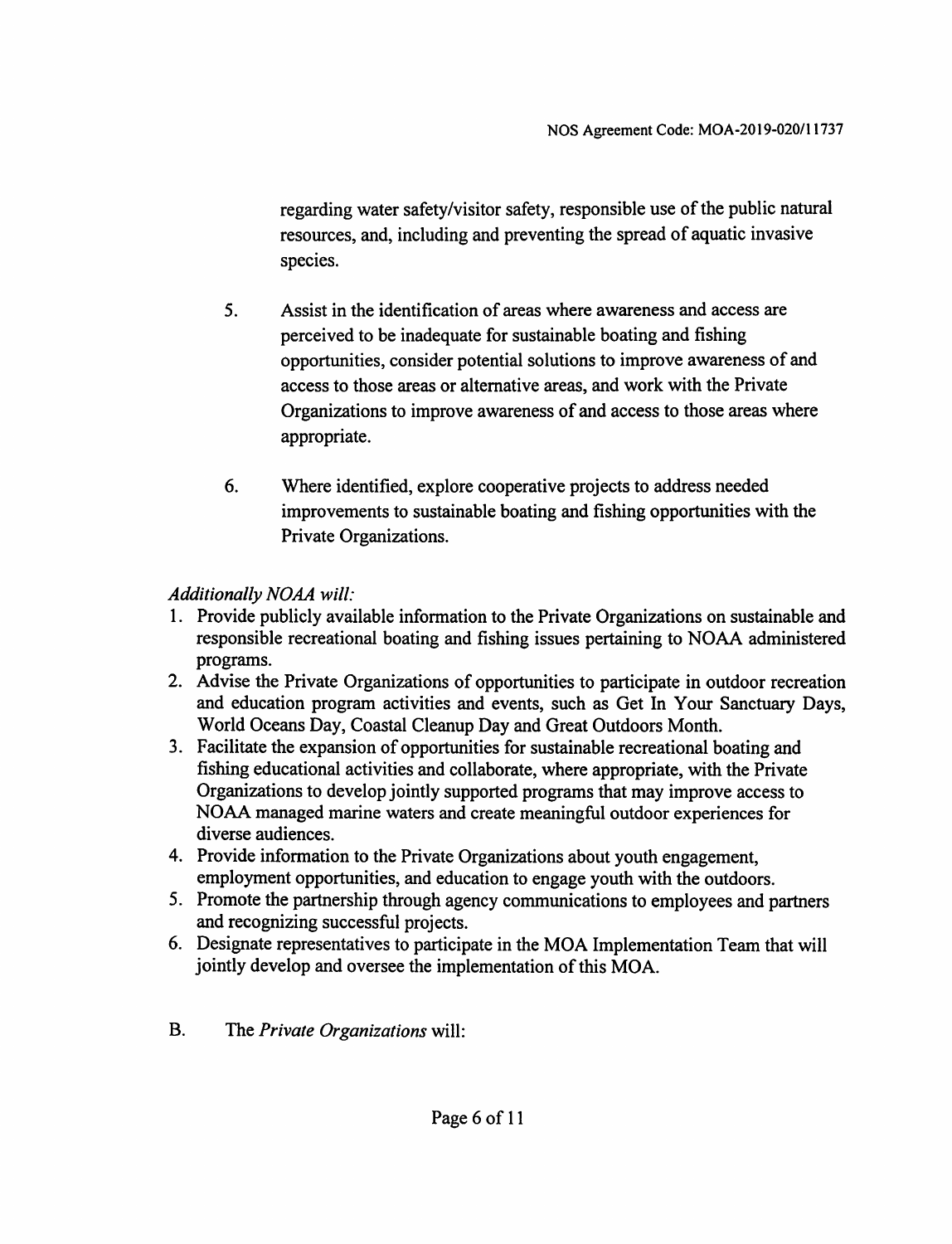1. Identify a contact within each Private Organization to serve as liaisons between the Private Organizations and NOAA for collection and dissemination of information regarding issues related to sustainable boating and fishing opportunities on federal marine waters and in the National Marine Sanctuary System.

Work with the NOAA liaisons to facilitate appropriate collaborative activities  $2.$ regarding sustainable boating and fishing including information regarding water safety/visitor safety, responsible use of the public natural resources, and, including and preventing the spread of aquatic invasive species.

Strive to facilitate understanding and communication among the Private 3. Organizations, the Agencies, boating and fishing enthusiasts, and the public.

4. Meet with MOA parties regularly, and at least yearly, to advance the purpose and activities of the MOA.

5. Make available to the Agencies interpretive and educational materials regarding boating and fishing including information regarding water safety/visitor safety, responsible use of the publicly owned marine waters, and preventing the spread of aquatic invasive species.

6. Provide leadership, services, and materials to promote responsible, sustainable boating and fishing activities within marine waters, including national marine sanctuaries.

7. Participate in Agency efforts to identify suitable areas for sustainable boating and fishing activities within marine waters, including national marine sanctuaries and areas where access for those activities is within marine waters, including national marine sanctuaries.

8. Notify boaters and anglers about volunteer opportunities for maintenance projects to improve sustainable boating and fishing access routes, sites, safety, and facilities or to improve habitat within marine waters, including national marine sanctuaries.

9. Work with NOAA to identify the need for improvement and maintenance of facilities for sustainable boating and fishing activities on federal marine waters and in the National Marine Sanctuary System. On an ongoing basis, notify NOAA of available technology and technical assistance in connection with:

- a. Managing sustainable boating and fishing activities within marine waters. including national marine sanctuaries.
- b. Assisting or providing Agencies with public land use statistics.
- c. Promote compliance with outdoor ethics and programs and laws, regulations, and Agency policies related to use within marine waters, including national marine sanctuaries for sustainable boating and fishing activities by sharing information on these outdoor ethics programs and legal requirements with boaters and anglers.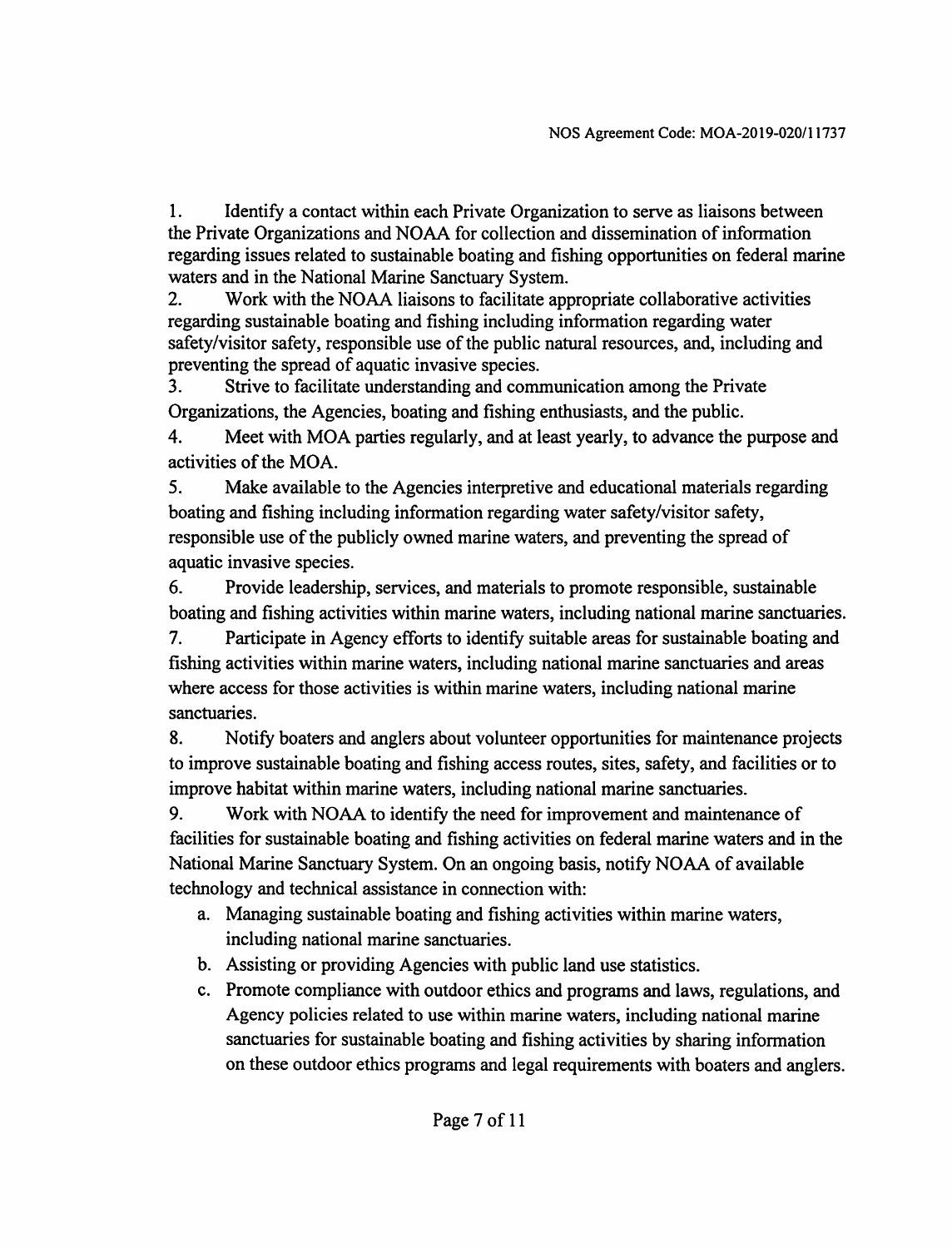- d. Assist in providing public messaging on the role and value of the Agencies' fisheries and recreation programs related to sustainable fishing and boating activities.
- V. **Collaborative Efforts** 
	- $1.$ NOAA and the Private Organizations will jointly share social media postings supportive of NOAA's mission and mandates and related to partnership activities. All joint postings and outreach efforts will be approved by NOAA. The Private Organizations will abide by ONMS' social media best practices and any violation will be grounds for termination of this agreement.

### VI. FUNDING, PROGRAMMING, PAYMENT, AND REIMBURSEMENT **ARRANGEMENTS**

This Agreement is not a fiscal or funds obligation document. Any activities involving reimbursement or transfer of funds among the Parties to this Agreement will be handled in accordance with applicable laws, regulations, and procedures. Such activities will be documented in a separate legal instrument.

#### VII. **CONTACTS**

The points of contact for activities under this Agreement are: A.

**ONMS** John Armor Director **Office of National Marine Sanctuaries** 1305 East West Highway, 11th Floor, Room 11504 Silver Spring, MD 20910 john.armor@noaa.gov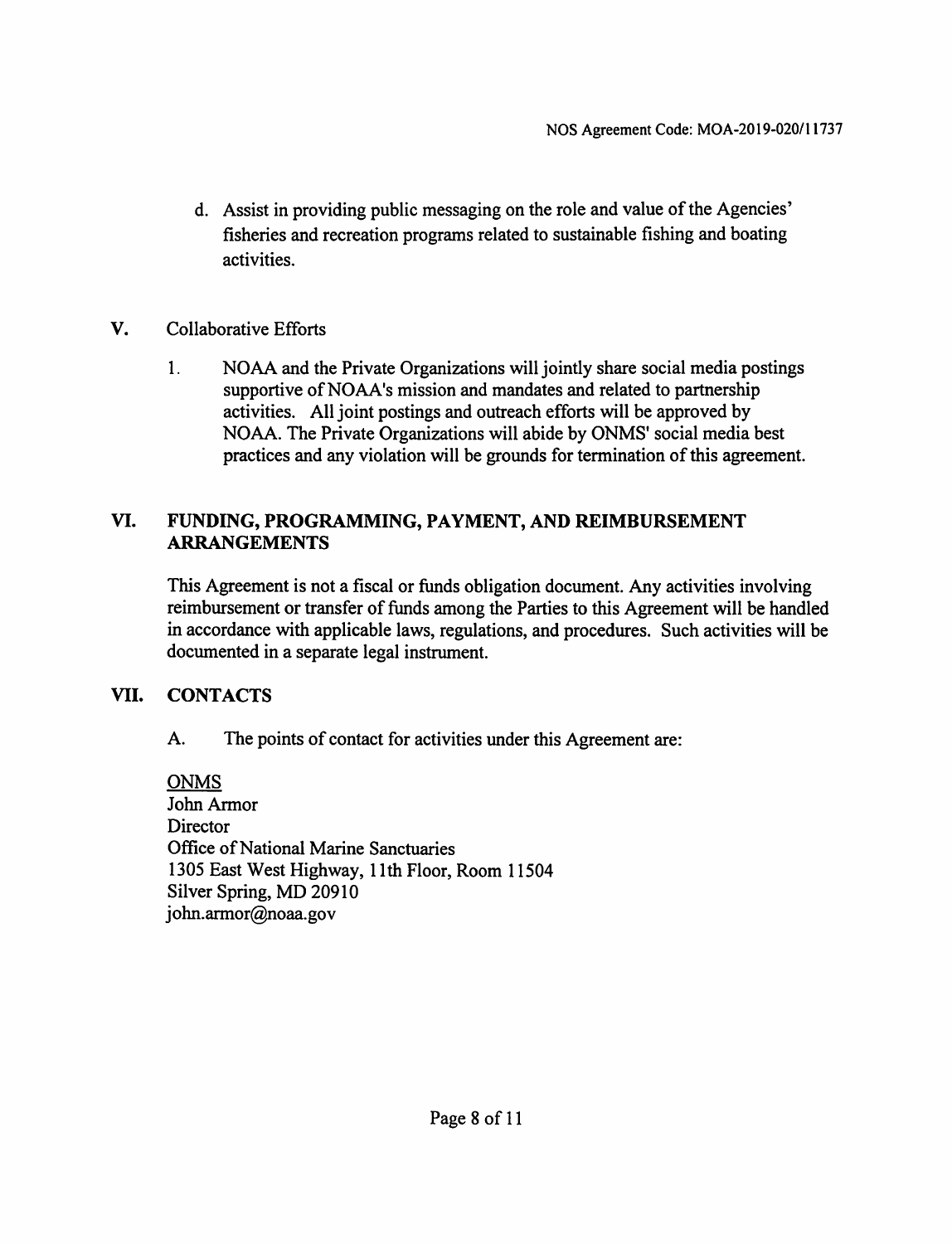### **NMFS**

**Russell Dunn** National Policy Advisor for Recreational Fisheries **NOAA Fisheries** 263 13th Avenue South St. Petersburg, FL 33701 Russell.Dunn@noaa.gov

## **AFWA**

Ron Regan, Executive Director Association of Fish and Wildlife Agencies 444 N. Capitol Street, NW Washington, DC 20001

**ASA** 

Glenn Hughes, President **American Sportfishing Association** 1001 N. Fairfax Street, Suite 501 Alexandria, Virginia 22314

## **NMMA**

Thom Dammrich, President National Marine Manufacturers Association 231 5. LaSalle Street, Suite 2050 Chicago, Illinois 60604

**RBFF** 

Frank Peterson, President & CEO Recreational Boating and Fishing Foundation 500 Montgomery, Suite 300 Alexandria, Virginia 22314

 $B<sub>1</sub>$ The Parties agree that if there is a change regarding the information in this section, the Party making the change will notify the other Party in writing of such change. A change to this section will not require an amendment.

#### VII. DURATION OF AGREEMENT, AMENDMENTS, OR TERMINATION

 $A<sub>1</sub>$ This Agreement will become effective after execution by both Parties and will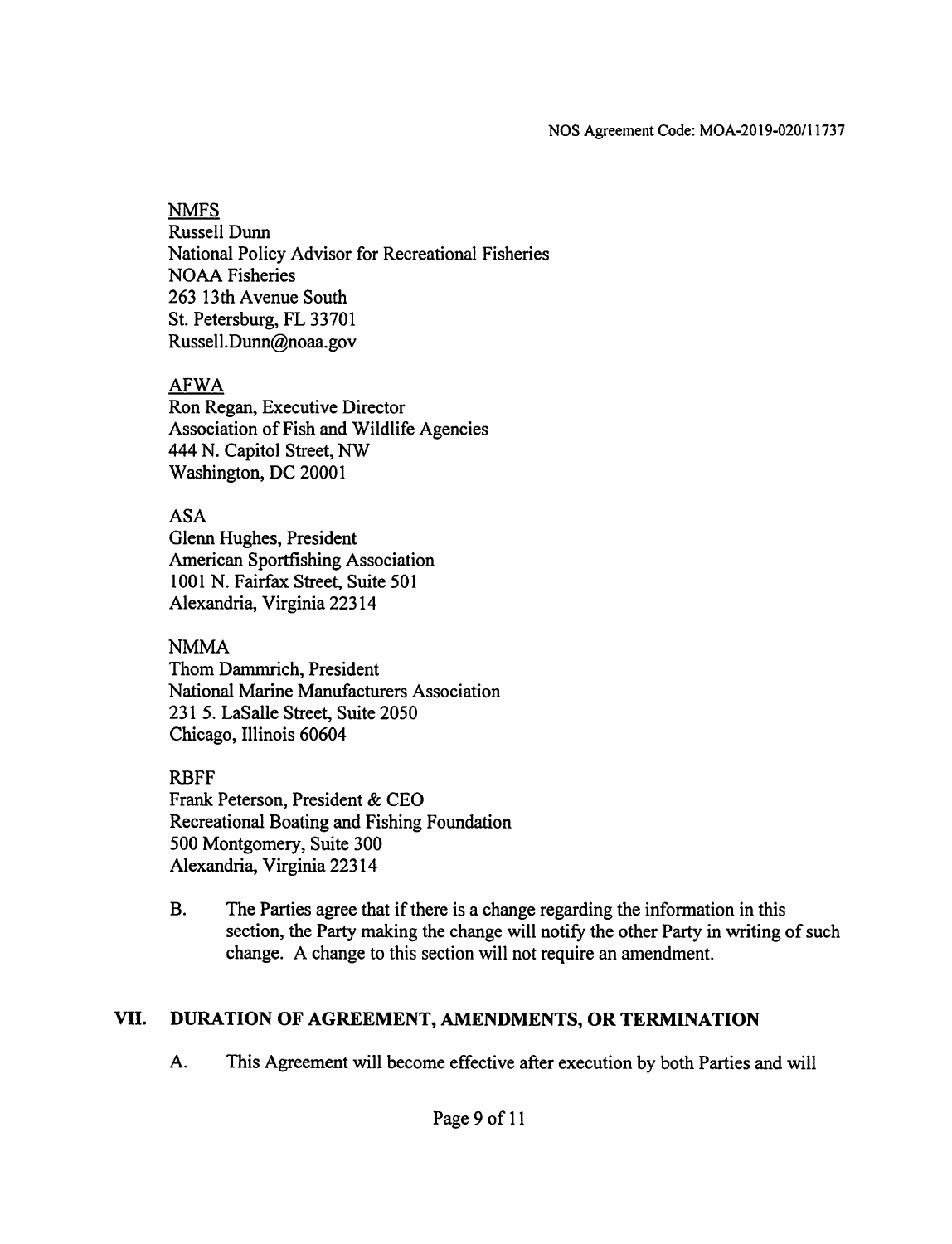expire on December 31, 2024.

- **B.** The Agreement may be amended within its scope or renewed prior to the expiration date, through the written mutual consent of the Parties.
- $C_{\cdot}$ The Agreement may be terminated by written mutual consent.
- D. The Parties will review this Agreement at least once every three years to determine whether it should be revised or terminated.

### VIII. OTHER PROVISIONS

A. If the Parties disagree over how to interpret this Agreement, they shall present their difference to each other in writing, and they shall discuss them. If the Parties fail to resolve their differences within 30 days, they may refer the matter to higher level of authority within their respective organizations.

#### IX. **APPROVALS**

**ACCEPTED AND APPROVED FOR THE U.S. DEPARTMENT OF COMMERCE** 

NATIONAL OCEANIC AND ATMOSPHERIC AMINISTRATION

NATIONAL OCEAN SERVICE

BY:

John Armor

Director **Office of National Marine Sanctuaries** 

EdTs  $BY:$ 

Chris Oliver **Assistant Administrator** National Marine Fisheries Service

ACCEPTED AND APPROVED FOR THE U.S. DEPARTMENT OF COMMERCE

NATIONAL OCEANIC AND ATMOSPHERIC ADMINISTRATION

NATIONAL MARINE FISHERIES **SERVICE** 

 $2/15/2019$ DATE:

DATE:  $2/15^{-}$ /7019

Page 10 of 11